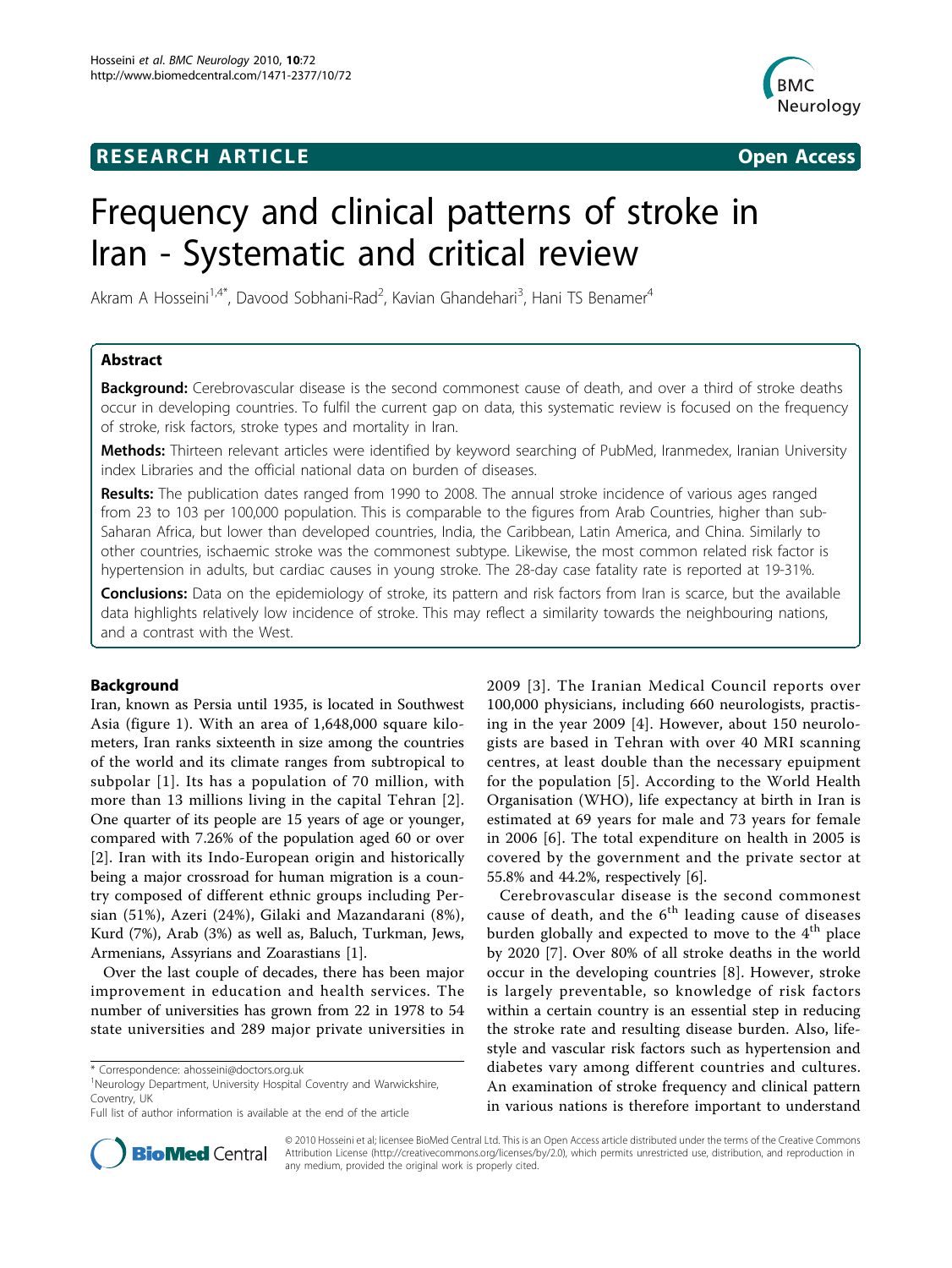<span id="page-1-0"></span>

the pattern of the disease in a certain population with the ultimate aim of reducing the stroke rate. Effective prevention programmes should also be based on data relevant to the country under study. The literature representing the burden of stroke in developing countries and Asia is lacking comprehensive data on Iran. Epidemiological studies of stroke in these countries are constantly bound to numerous limitations such as inadequate nationwide data sets, lack of standard population-based studies, flawed medical registration and discontinuity of data maintenance between the family physicians, state healthcare system as well as private sector. Furthermore, those published, can remain inaccessible when written in the local or national Persian journals. The aim of this paper is to systematically review the data related to the frequency, risk factors, types and mortality of stroke in Iran. This should identify future potential research areas and help in medical service planning in the Iran. To our knowledge, no previous systematic reviews of stroke in Iran have been undertaken.

## **Methods**

#### Data collection

The data was collected over four stages: -

#### Stage 1 - search through PubMed

Publications on Stroke in Iran were identified by searching the PubMed using the keywords:- "stroke", "intracranial bleed", "intracranial haemorrhage", "brain infarction", "cerebrovascular disorders", "cerebrovascular disease", "epidemiology", "incidence", "prevalence" combined with "Iran", "Iranian", "Persian", "Persia" and "Farsi".

Titles and abstracts were scanned by one author (AH) to identify eligible studies according to agreed inclusion and exclusion criteria. The full paper of potential studies was retrieved for more detailed assessment.

## Stage 2 - search through "Iranmedex" and Iranian University Index Libraries

IranMedex is the website for Iranian medical index database ([http://www.iranmedex.com\)](http://www.iranmedex.com). The website is a search engine to identify studies published in Persian or English, including articles in Persian or International journals, medical thesis or scientific reports. IranMedex enables one to purchase some articles or abstracts but not all.

The above mentioned keywords were used to identify articles by searching Iranmedex for further articles. The titles of all related articles and medical theses were reviewed. Since the full papers of many studies were not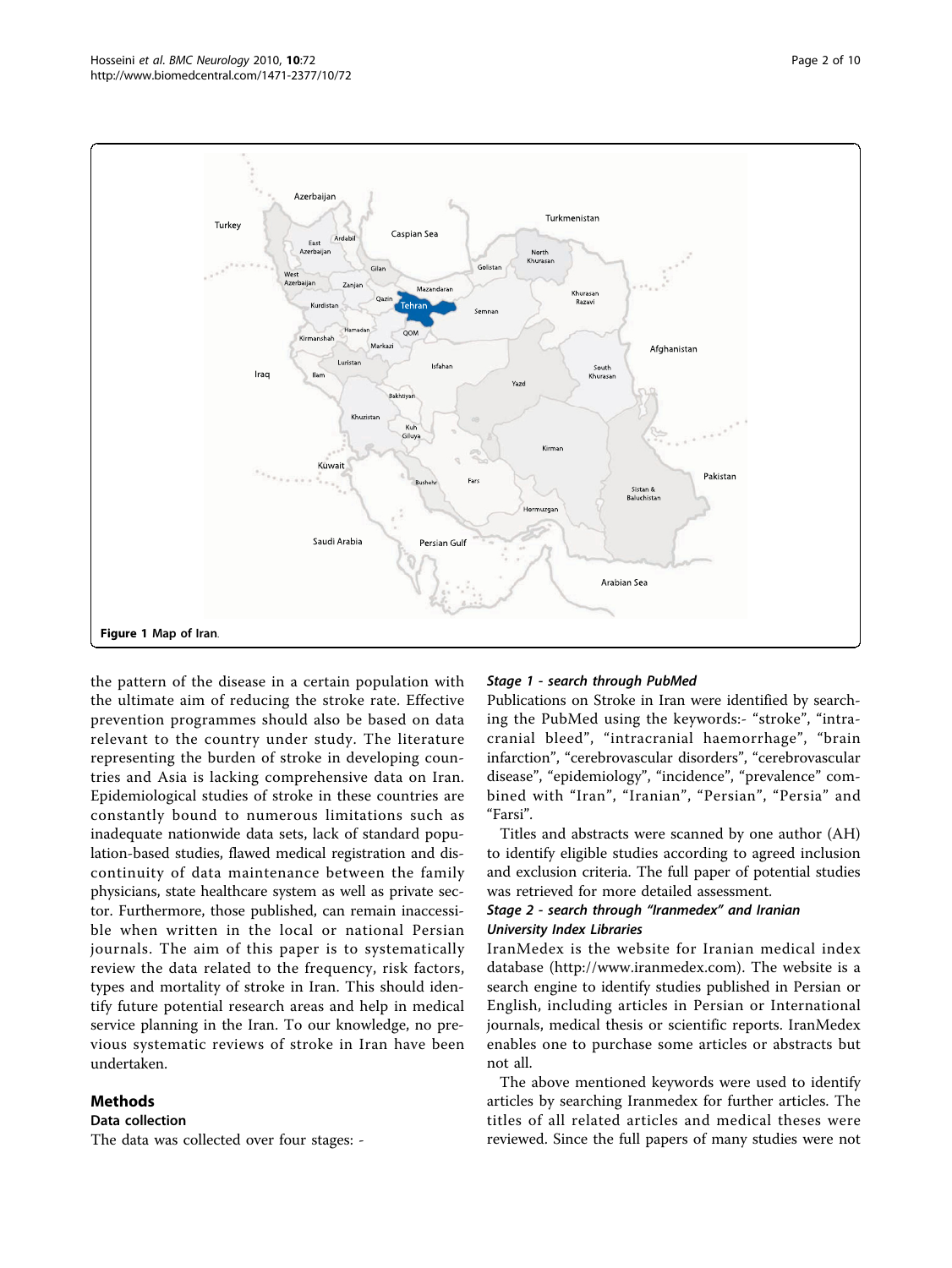available in the website of "Iranmedex", one author (DSR) searched medical index for each major medical school in Iran, and the well-known Iranian medical journals to get hold of the relevant papers. To access the medical theses, medical index libraries were visited to copy or scan the relevant parts and forward it to the co-author (AH).

#### Stage 3 - search the references of the relevant papers

Each reference in all relevant papers was checked for any additional articles.

#### Stage 4 - Official Data on "Burden of Disease in Iran"

The data for the year 2003 is published in a book "National Burden of Disease & Injury in Iran", so-called "The Green Book", with exclusive rights to the Ministry of Health. It reports the results of the study on the national burden of disease. The ongoing project is implemented by the Ministry of Health and Medical Education including a team of epidemiologists, sociologists, medical and dental specialists. The study is conducted in 6 provinces including: Eastern Azarbayejan, Booshehr, Chahar Mahal & Bakhtiari, Khorasan, Hormozgan and Yazd. A software coding system, which is comparable with global burden of disease studies, is designed for the study to collect the data from both hospitals and primary health care systems.

The access to the official data was obtained via direct communication with the current Ministry of Health in Iran. Although the data has valuable information on the nationwide burden of diseases, it does not carry strong pathophysiological and epidemiological value [\[9\]](#page-8-0). The reported incidence and mortality statistics are limited by inaccuracy, variable diagnostic and coding methods by both medical and non-medical administrative staff, and the absence access to detailed information on the cases, pathology subtypes, methods and individual studies. We therefore, did not include the data in this study.

## Inclusion and exclusion criteria

Papers were selected for this systematic review if they fulfilled the following criteria:

1. The study was conducted in Iran,

2. The stroke is clearly defined, the definition varied in different studies: mostly defined as a focal neurological deficit, confirmed by a trained physician, that persisted for at least 24 hours; all the cases recruited to the study had brain computed tomography (CT) or magnetic resonance imaging (MRI) and underwent batteries of standard investigations including at least electrocardiography, blood count, serum electrolytes, blood sugar and lipid profile.

3. The study contained data about frequency (incidence, prevalence) or clinical pattern (types, risk factors and outcome) or mortality rate of stroke,

4. The study was published before  $2<sup>nd</sup>$  February 2009, and written in English or Persian,

5. Studies on cerebral venous sinus thrombosis and comparative studies on individual stroke risk factor analysis were excluded.

#### Data extraction

The following data were extracted from identified papers: stroke incidence, prevalence, patient sex and age, stroke type, risk factors, and clinical outcome. The included articles were reviewed and data was analysed descriptively. Statistical analysis or meta-analysis was not attempted due to significant variability in both data sources and study methodologies.

#### Results

The data selection process is shown in figure [2.](#page-3-0) The details of all the stroke studies in Iran, both included and excluded from this study, are tabulated in table [1](#page-4-0). Thirteen articles, which fulfilled the inclusion and exclusion criteria, are included in this systematic review [\[10-22](#page-8-0)].

#### Incidence

There is only one study showing an incidence of 43.12/ 100,000 population/year of first-ever ischaemic stroke in all age range in Iran [[17](#page-8-0)]. Whilst a study showed an annual incidence rate of 22.7 per 100,000 population for first ever and recurrent stroke, another reported a rising incidence from 84.16 to 103.23/100,000 population over four years [[10,20\]](#page-8-0). Ischaemic stroke events made up the majority in both the studies at 67% to 68% of the cases [[10,20](#page-8-0)]. The annual incidence of young stroke (age 25- 45) was 8 and 1.83/100,000 population for children below age of 15 [\[12](#page-8-0),[15\]](#page-8-0). Non-traumatic brain haemorrhage was reported at 15.5 per 100,000 per year [[23\]](#page-8-0). Summary of all incidence studies is shown in table [2.](#page-5-0)

#### Sex and Age

Stroke was reported to be slightly more common in females (range form 51%-53%) in the studies that included all age range [[10](#page-8-0),[17,20\]](#page-8-0). However, stroke was more common in young males, age between 15-45, (52%) [\[15\]](#page-8-0) and in boys (59%) [[12\]](#page-8-0). The clinical series showed a mean age of stroke within the  $7<sup>th</sup>$  decade [[10,17,20\]](#page-8-0). However, haemorrhagic stroke was reported more commonly in women (57.9% for intracranial haemorrhage) [[21,24\]](#page-8-0).

#### Types of stroke

Only two studies reported all types of strokes [[10](#page-8-0),[20](#page-8-0)]. Ischaemic stroke was reported in 67.2-68.45% of all stroke patients while primary intracerebral haemorrhage in 23.9-28.4% and subarachnoid haemorrhage in 2.9- 4.4% [\[10,20](#page-8-0)]. One study reported that 36% of patients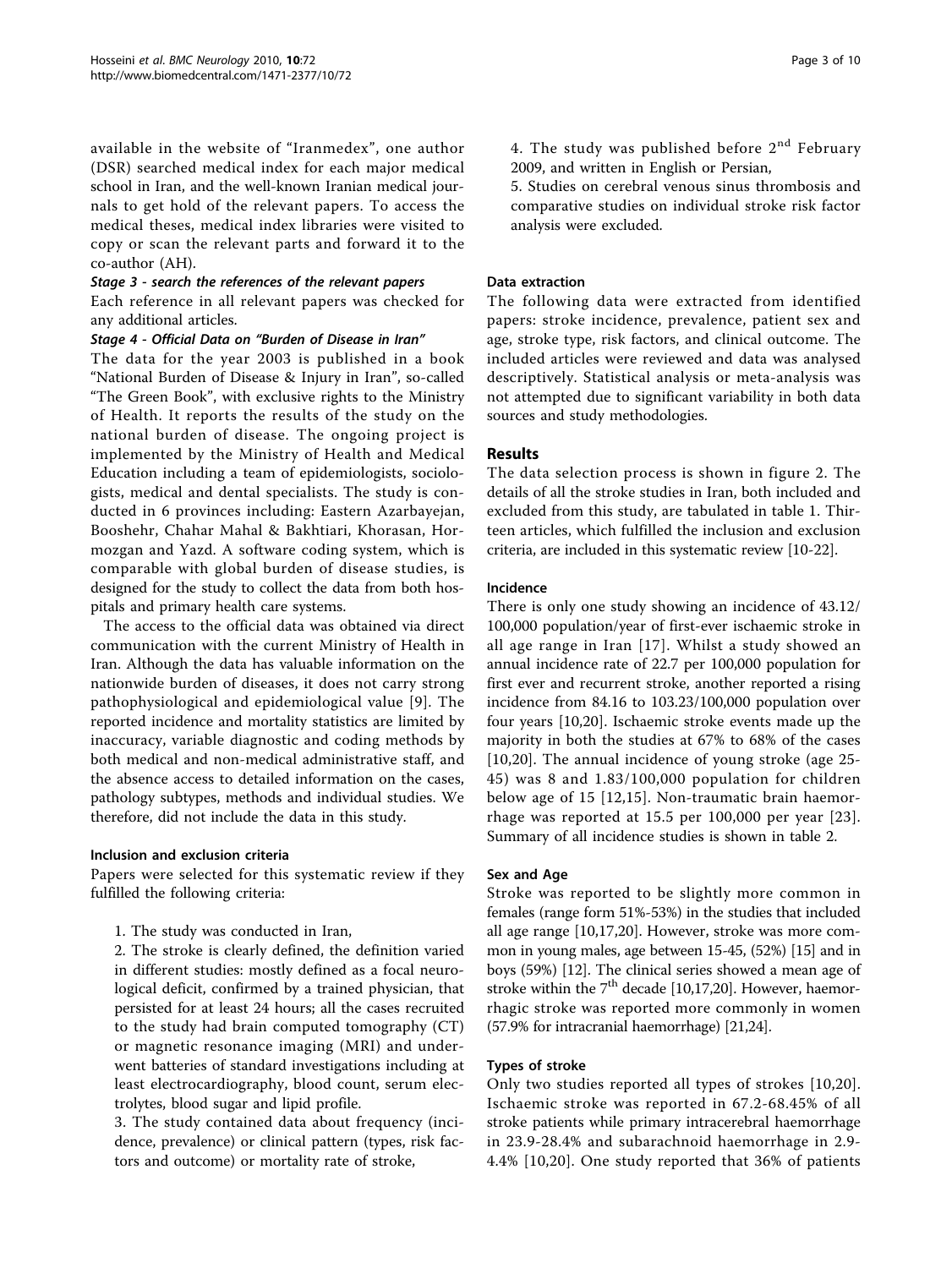<span id="page-3-0"></span>

with ischaemic stroke had thrombotic event and 31.2% had an embolic one [[10](#page-8-0)]. Another study showed that 64% of patients with ischaemic stroke had a territorial infarct, 19.5% a small deep infarct and 4.6% a border zone territory infarct [[17\]](#page-8-0). In this study, the distribution of stroke with atherosclerotic and cardioembolic mechanism did not show significant difference between carotid versus vertebrobasilar territory involvement [\[17](#page-8-0)]. One study showed that vertebro-basilar territory infarctions in 17% of women and 20% of men presented with brain infarction [[17](#page-8-0)]. The only study which registered "posterior circulation strokes", reported similar gender distribution, with brain stem being the most common site of stroke (59%) in the study group, followed by cerebellum (47%) and mixed topographies (16%) [\[13\]](#page-8-0).

## Risk factors

Hypertension was the most frequent risk factor in both ischaemic stroke (54% of patients) [[10,17\]](#page-8-0) as well as spontaneous brain haemorrhage (70%-73.2% of cases) [[21](#page-8-0),[23\]](#page-8-0). Cardiac causes (54%), mainly rheumatic heart disease (34%) were the most frequent risk factor in young stroke [\[15\]](#page-8-0). In adults over 35-years old, 20% of patients with ischaemic stroke had cardiac sources of embolism mainly rheumatic mitral stenosis [[16\]](#page-8-0). In an aetiologic study on lacunar infarcts, hypertension, followed by diabetes and hypercholoestrolaemia were reported more frequently when compared with large vessel territory infarct. However, atrial fibrillation, ipsilateral carotid stenosis was more common in the latter; smoking and history of previous TIA were not significantly different between the two groups [[11](#page-8-0)]. Summary of all risk factors of stroke in Iran are shown in table [3.](#page-5-0)

The study on the aetiologies of posterior circulation stroke, using Practical Iranian Classification [[25\]](#page-8-0), reported atherosclerosis being the most common cause in 50.6% of the cases, followed by uncertain causes (25.5%), cardioembolism (12.5%), combination of atherosclerosis and cardioembolism (6.3%) and miscellaneous causes (4.6%) [\[13](#page-8-0)].

#### Outcome of stroke

The case fatality rate at 28 days for all type of stroke was 19.2% in one study [[10\]](#page-8-0), 31.5% in another [[20\]](#page-8-0).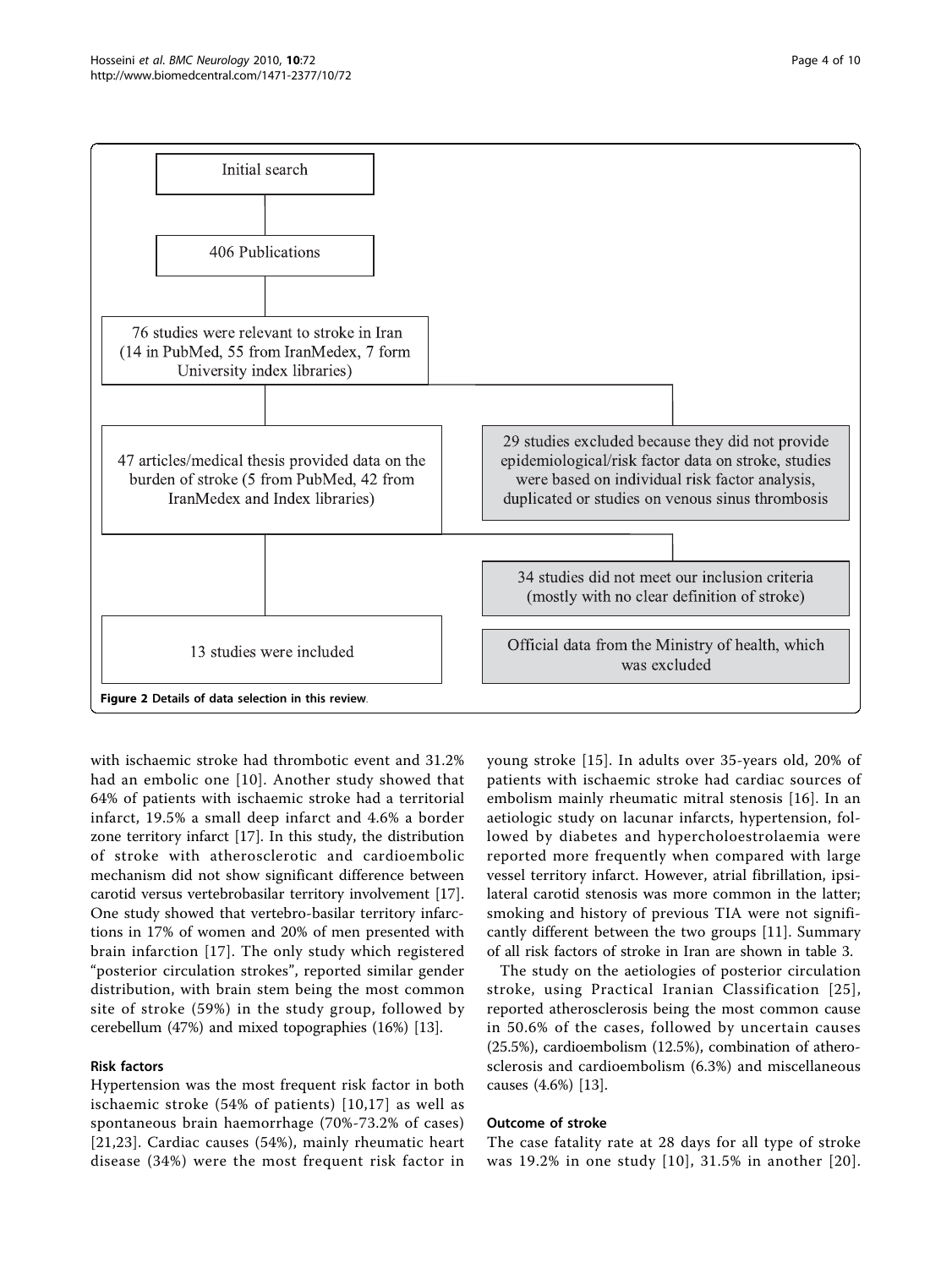<span id="page-4-0"></span>Table 1 Summaries of all studies on stroke in Iran

| Study                     | City or province |                       | <b>Published Language</b> | Included for assessment |  |  |  |
|---------------------------|------------------|-----------------------|---------------------------|-------------------------|--|--|--|
| Pakdaman[51]              | Tehran           | Four, 1986-1990       | Persian                   | No                      |  |  |  |
| Ashrafi[52]               | Urmia            | Two, 1991-1992        | Persian                   | No                      |  |  |  |
| Janghorbani, et al[53]    | Kerman           | Two, 1992-1994        | English                   | No                      |  |  |  |
| Mahmoodi[54]              | Yazd             | < two, 1993-1994      | Persian                   | No                      |  |  |  |
| Khandaghi[55]             | Tabriz           | One, 1994             | Persian                   | No <sup>a</sup>         |  |  |  |
| Azimian, et al[56]        | Hamadan          | One, 1994-1995        | Persian                   | No                      |  |  |  |
| Masoud, et al[57]         | Kashan           | One, 1996-1997        | Persian                   | No                      |  |  |  |
| Ashrafi, et al[58]        | Urmia            | One, 1997 (1 yr)      | Persian                   | No                      |  |  |  |
| Miabi, et al[59]          | Tabriz           | Three, 1996-1999      | Persian                   | No                      |  |  |  |
| Ravari, et al[60]         | Rafsanjan        | Three, 1996-1999      | Persian                   | No                      |  |  |  |
| Noor-Mohammadi, et al[61] | Gilan            | Two, 1996-1998        | Persian                   | No                      |  |  |  |
| Harirchian, et al[62]     | Tehran           | Five, 1997-2002       | English                   | No                      |  |  |  |
| Andelib, et al[63]        | Bushehr          | $<$ half a year, 1998 | Persian                   | No                      |  |  |  |
| Asadpour, et al[64]       | Sanandaj         | One, 1998             | Persian                   | No                      |  |  |  |
| Masoud[65]                | Tehran           | < a year, 1998        | English                   | No                      |  |  |  |
| Ebrahimi, et al[23]       | Kerman           | One 1998-1999         | English                   | No                      |  |  |  |
| Razaazian, et al[66]      | Kermanshah       | Two, 1998-2000        | Persian                   | No                      |  |  |  |
| Hosseini, et al[67]       | Gorgan           | One, 1999             | Persian                   | No                      |  |  |  |
| EmadZadeh, et al[68]      | Mashhad          | Three, 1999-2002      | Persian                   | No                      |  |  |  |
| Togha, et al[22]          | Tehran           | Three, 1999-2002      | English                   | Yes <sup>a</sup>        |  |  |  |
| Sabet, et al[69]          | Isfahan          | Two, 2000-2002        | English                   | No                      |  |  |  |
| Oveisgharan, et al[20]    | Isfahan          | Three, 2000-2003      | English                   | Yes                     |  |  |  |
| Mousavi, et al[46]        | Isfahan          | Five, 2000-2004       | English                   | No                      |  |  |  |
| Ghandehari, et al[70]     | South, Khorasan  | Five, 2000-2005       | English                   | Duplicate               |  |  |  |
| Ghandehari, et al[15]     | South. Khorasan  | Five, 2000-2005       | English                   | Yes                     |  |  |  |
| Nikseresht, et al[19]     | Shiraz           | Three, 2001-2003      | Persian                   | Yes                     |  |  |  |
| Ahangar, et al[10]        | Babol            | Two, 2001-2003        | English                   | Yes                     |  |  |  |
| Ahangar, et al[71]        | Babol            | Two, 2001-2003        | Persian                   | Duplicate               |  |  |  |
| Ghandehari, et al[17]     | South. Khorasan  | Five, 2001-2005       | English                   | Yes                     |  |  |  |
| Ghandehari, et al[72]     | South. Khorasan  | Five, 2001-2005       | English                   | Duplicate               |  |  |  |
| Savadi Oskoui, et al[73]  | Ardabil          | Half a year, 2002     | Persian                   | No                      |  |  |  |
| Savadi Oskoui, et al[74]  | Ardabil          | Half a year, 2002     | Persian                   | No                      |  |  |  |
| Noubahar, et al[75]       | Semnan           | One, 2002-2003        | Persian                   | No                      |  |  |  |
| Sarsar Shahi, et al[24]   | Urmia            | Four, 2002-2006       | Persian                   | No <sup>a</sup>         |  |  |  |
| Ghandehari, et al[12]     | South. Khorasan  | Five, 2002-2007       | English                   | Yesb                    |  |  |  |
| Parniya, et al[21]        | Ardabil          | One, 2003             | Persian                   | Yes <sup>a</sup>        |  |  |  |
| Dodangeh, et al[76]       | Tehran           | $<$ half a year 2003  | Persian                   | No                      |  |  |  |
| Tavassoli, et al[77]      | Tehran           | Two, 2003-2005        | Persian                   | No <sup>b</sup>         |  |  |  |
| Amini Sani, et al[78]     | Ardabil          | < two, 2004-2005      | Persian                   | No <sup>a</sup>         |  |  |  |
| Hashemilar, et al[79]     | Ardabil          | One, 2004-2005        | Persian                   | No                      |  |  |  |
| Ghandehari, et al[16]     | South. Khorasan  | One, 2005-2006        | English                   | Yes <sup>a</sup>        |  |  |  |
| Ghandehari, et al[11]     | South. Khorasan  | One, 2006             | English                   | Yes <sup>a</sup>        |  |  |  |
| Ghandehari, et al[14]     | South. Khorasan  | One, 2006-2007        | Persian                   | Yes <sup>a</sup>        |  |  |  |
| Ghandehari, et al[18]     | Mashhad          | One, 2007             | English                   | Yes <sup>a</sup>        |  |  |  |
| Ghandehari, et al[13]     | Mashhad          | Two, 2006-2007        | English                   | Yes <sup>a</sup>        |  |  |  |
| Iranmanesh, et al[80]     | Rafsanjan        | Not clear             | English                   | No                      |  |  |  |
| Iranmanesh, et al[81]     | Rafsanjan        | Not clear             | Persian                   | No                      |  |  |  |

<sup>a</sup>The study does not report incidence data, but designed for risk factor, mortality or prognosis analysis. <sup>b</sup>Study on Paediatric cases.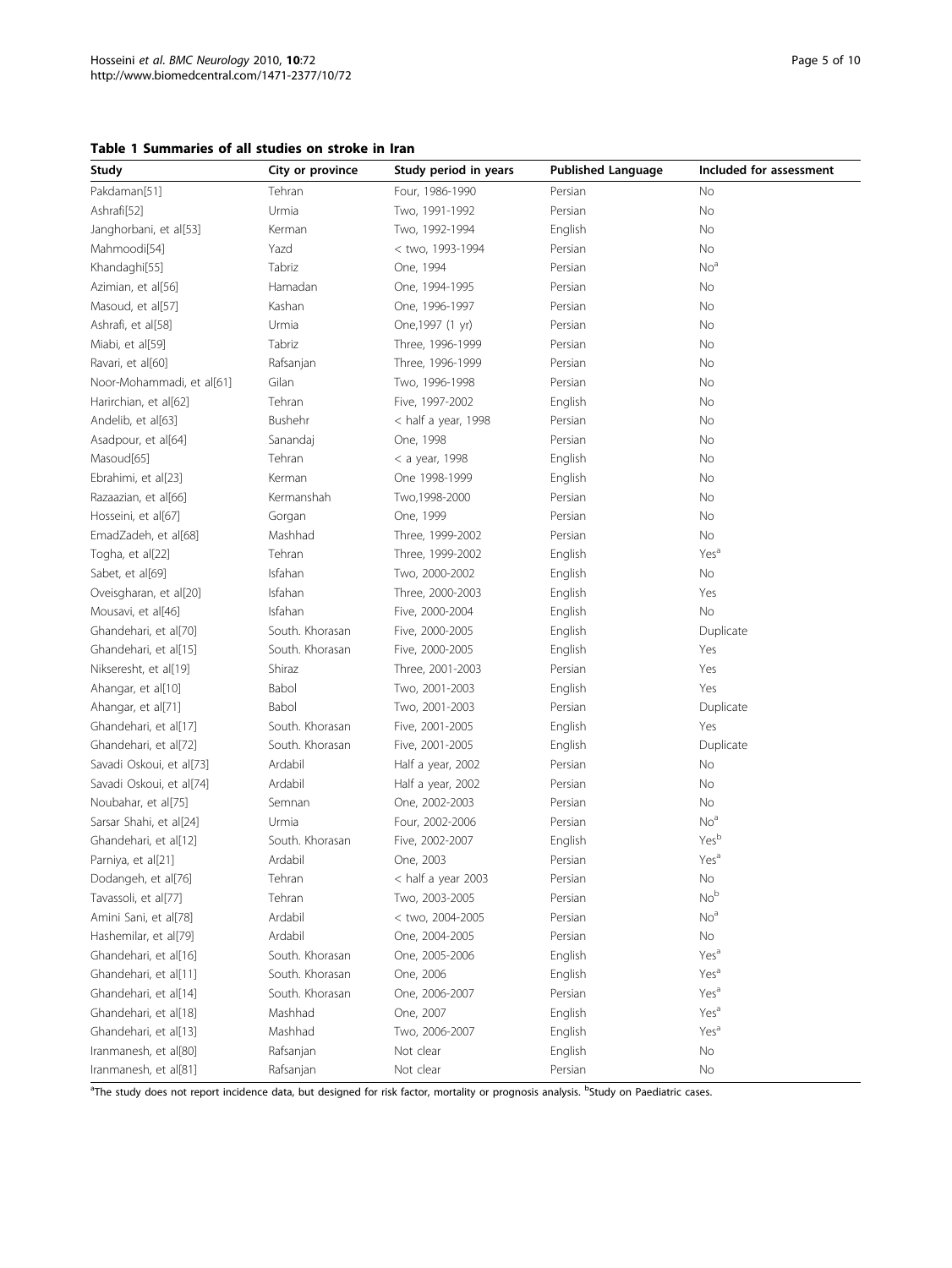| Study                                   | City or<br>Province  | <b>Duration</b><br>of | Sample<br>population/<br>collection number of<br>events | Sex           |               | Age<br>range<br>in.<br>years<br>(mean<br>in<br>years) | <b>Diagnostic</b><br>criteria/CT<br>or MRI  | Case<br>ascertainment design                                                           | Study                             | Event<br>type                | <b>Total</b><br>population<br>per<br>100,000<br>(95% CI)                                                                                               |
|-----------------------------------------|----------------------|-----------------------|---------------------------------------------------------|---------------|---------------|-------------------------------------------------------|---------------------------------------------|----------------------------------------------------------------------------------------|-----------------------------------|------------------------------|--------------------------------------------------------------------------------------------------------------------------------------------------------|
|                                         |                      |                       |                                                         | Male          | Female        |                                                       |                                             |                                                                                        |                                   |                              |                                                                                                                                                        |
| Ahangar<br>et al $[10]$                 | Babol                | $2001 -$<br>2003      | 550,000/250                                             | 120<br>(48%)  | 130<br>(52%)  | All<br>(68)                                           | WHO/all                                     | Hospital<br>admission (the<br>only centre for<br>stroke<br>admission in<br>the region) | Retrospective First-ever 22.7     | &<br>recurrent               |                                                                                                                                                        |
| Oveisgharan<br>et al $[20]$             | Isfahan              | $2000 -$<br>2003      | 1,700,000/<br>4,361                                     | 2121<br>(49%) | 2240<br>(51%) | All<br>(68)                                           | WHO/90%                                     | Admission in 8<br>hospitals in<br>the region<br>(excluded 2<br>military<br>hospitals)  | Prospective                       | First-ever<br>&<br>recurrent | 84.16<br>$(78.46 - 89.86)$<br><sup>b</sup> 94.84<br>$(88.94 -$<br>100.74<br>$C$ 100.18<br>$(94.40 -$<br>105.96)<br>$d$ 103.23<br>$(97.41 -$<br>109.05) |
| <sup>e</sup> Ghandehari<br>et al $[17]$ | Southern<br>Khorasan | $2001 -$<br>2005      | 682,000/<br>1,392                                       | 654<br>(47%)  | 738<br>(53%)  | All<br>(65.6)                                         | <sup>f</sup> PIC/all                        | Hospital<br>admission (the<br>only neurology<br>centre in the<br>province)             | Prospective<br>stroke<br>registry | First-ever                   | 43.17                                                                                                                                                  |
| <sup>e</sup> Ghandehari<br>et al $[12]$ | Southern<br>Khorasan | $2002 -$<br>2007      | 196,000/17                                              | 10<br>(59%)   | 7<br>(41%)    | < 15<br>(5.5)                                         | <sup>9</sup> Clinical<br>definition/<br>all | Hospital<br>admission (the<br>only neurology<br>centre in the<br>province)             | Prospective                       | First-ever 1.83              |                                                                                                                                                        |
| <sup>e</sup> Ghandehari<br>et al $[15]$ | Southern<br>Khorasan |                       | 2000-2005 314,000/124                                   | 64<br>(52%)   | 60<br>(48%)   | $15 - 45$<br>(35.7)                                   | <sup>9</sup> Clinical<br>definition/<br>all | Hospital-based<br>study(the only<br>neurology<br>centre in the<br>province)            | stroke<br>registry                | First-ever 8                 |                                                                                                                                                        |

#### <span id="page-5-0"></span>Table 2 Stroke demographic data in Iran

CT: Computerised tomography; MRI: Magnetic Resonance Imaging; CI: 95% confidence intervals stated when available; WHO: World Health Organisation.<br><sup>a</sup>Incidence rate in 2000; <sup>b</sup>Incidence rate in 2001; <sup>c</sup>Incidence rate in 2 least for 24 hours.

#### Table 3 Frequency of risk factors in cases of stroke admitted to hospital

| Study                       |                             |                   |                  | <b>Risk factors</b>  |                    |            |                          |                          |                   |            |                          |                          |
|-----------------------------|-----------------------------|-------------------|------------------|----------------------|--------------------|------------|--------------------------|--------------------------|-------------------|------------|--------------------------|--------------------------|
|                             | Event type                  | <b>HBP</b><br>(%) | <b>DM</b><br>(%) | Dyslipidaemia<br>(%) | Cardiac diseases   |            |                          | Smoking<br>(%)           | <b>CVD</b><br>(%) | FH.<br>(%) | <b>+Others</b><br>(%)    |                          |
|                             |                             |                   |                  |                      | <b>IHD</b><br>(% ) | AF<br>(% ) | <b>RHD</b><br>(% )       | Not<br>specified<br>(% ) | ٠                 | 32.8       | $\overline{\phantom{a}}$ | $\overline{\phantom{a}}$ |
| Ahangar, et al<br>$[10]$    | Stroke                      | 54                | 24               | 26                   | 19.2 <sup>°</sup>  | 16         | $\overline{\phantom{a}}$ | 8                        | 26                |            |                          | $\overline{\phantom{a}}$ |
| Ghandehari,<br>et al $[17]$ | Stroke                      | 53.2              | 13.5             | 8                    | 12.2               | 11.4       | $7.7-2$                  |                          | 15.2              | 22.3       | 10.6                     | $+32.1$                  |
| Parniya et al[21]           | Intracranial<br>Haemorrhage | 36.6              | 5.1              | 2.55                 |                    |            |                          | 6.95                     | 9.55              |            |                          | $\overline{\phantom{a}}$ |
| Ghandehari,<br>et al $[11]$ | Lacunar infarct             | 60.4              | 20               | 23                   | $\sim$             | 3          | $\overline{\phantom{a}}$ | 23                       | 14                | 15         | $\overline{\phantom{a}}$ | ±27                      |

HBP:Hypertension; DM: Diabetes mellitus; CVD: Previous history of cerebrovascular disease; FH: family history of stroke; IHD: Ischaemic heart disease; AF: Atrial fibrillation; RHD: Rheumatic heart disease. †Others risk factors reported include: low mobility, obesity and oral contraceptive. ‡ICS: Internal carotid artery stenosis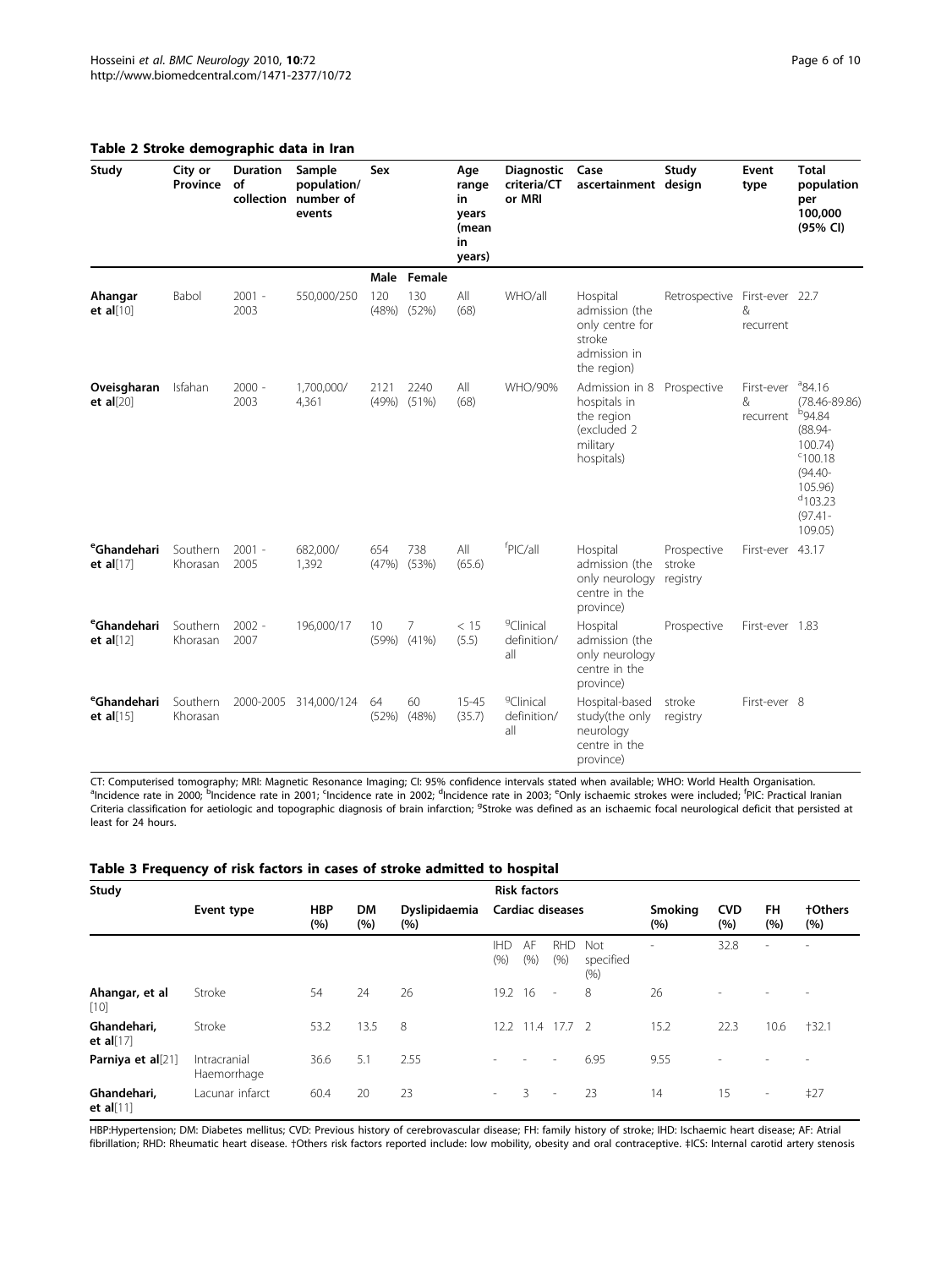Case fatality rate was low in ischaemic stroke (14-26%) in comparison with haemorrhagic stroke (37.6-68%) [[10](#page-8-0),[20](#page-8-0)-[22](#page-8-0)]. One study showed a mortality rate of 32% during a two year study period [[10\]](#page-8-0). One hospital-based study reported 6.1% rate of vascular dementia subsequent ischaemic strokes, of those, 65% had lacunar infarct in isolation or association with large infarcts [\[14](#page-8-0)].

## **Discussion**

#### Incidence

The available data suggest that the unadjusted incidence of stroke in Iran is comparable to the figures from Arab Countries [\[26](#page-8-0)-[32\]](#page-8-0), higher than sub-Saharan Africa [\[33](#page-8-0)], but lower than developed countries [\[34](#page-8-0)], India [[35\]](#page-8-0), the Caribbean & Latin America [\[36\]](#page-8-0), and China [\[37\]](#page-8-0). The apparently lower incidence may be explained by the methodological artefact, country's relative young population and hospital-based case registry in the studies. The population aged over 65 in Iran is estimated at around 5% [[2](#page-8-0)], compared with 16% and 13.6% over-65 age group in the United Kingdom and the United States of America, respectively [[38,39\]](#page-8-0). This may have an impact on incidence reports in Iran as they are not ageadjusted. The similarities to stroke features from Arab countries might be related to ethnically heterogeneous population in Iran, consists of intermixed Persian-Arab culture, which was created since the invasion of Arabs in the 6<sup>th</sup> century. Genetic susceptibility for stroke and risk factors are as a result of inter-marriage, co-evolution and free mixing between the individuals of both ethnic backgrounds, the impact of similar geography and environment, look-alike lifestyle and comparable relatively young population in the Arab nations may have played roles in the emergence of similar stroke pattern between Iran and Arab countries.

There has been one attempt at a community-based incidence study by running a stroke registry in the province of Southern Khorasan with over 680,000 habitants [[2](#page-8-0)]. All possible stroke cases were to be referred to the Acute Stroke Unit for evaluation prior to discharge or admission. However, this has a significant impact on the data collection as it may exclude patients with mild disease or those who elect not to seek medical advice leading to under-reporting and artificially low incidence. Almost half the population seek medical advice from the private sector [\[6](#page-8-0)]. This figure decreases in hospital admissions but remains missing from the nationwide data particularly in the Capital Tehran with numerous private hospitals. Further studies with accepted quality criteria and age correction are essential to represent true incidence of the relatively young population of Iran.

None of the incidence studies fulfils criteria suggested by Sudlow and Warlow [[40](#page-8-0)] and the updated version by Feigin [\[41](#page-8-0)], largely through missing a clear definition of stroke and methodological defect, in addition to lack of community-based case ascertainment, absence of age-adjusted incidence and having a retrospective design. Additionally, none of the studies was designed specifically to represent national population. Only well-designed studies with standard criteria can obtain accurate data for comparable studies on stroke, a disorder with several different pathologies and clinical presentations. Furthermore, the diverse society, heterogeneous ethnicity and marked geographical variation in the country [\[1](#page-8-0)] highlight the importance of conducting large studies, particularly in more populous parts in the north and the capital, to up-grade the current data to national figures. Retrospective collection of information is more liable to cause uncertainty and blurring of clinical differentiation between transient ischaemic attack and stroke; using a coding system is unreliable and vulnerable to diagnostic and administrative errors.

Since the general health care is divided between the private sector and general hospitals, the maintenance of contact, referral and follow up systems are lacking. There is no regular system of primary health care, neither is there regular contact with an organized nursing system to fulfil the sufficient criteria for adequate case ascertainment. Moreover, many patients with stroke in developing countries probably consult a private doctor before seeking hospital [\[42\]](#page-8-0). Repeatedly, a substantial minority presented to hospital are not admitted, highlighting the importance of the need for an expansion of case ascertainment to a comprehensive out-of-hospital case-registry system. Such a system should include general practitioners, private neurology sectors, private neuro-imaging centres and other potential sources for identifying stroke events, risk factors and outcomes. Documentation and record keeping is vital; so is more publication in internationally readable and accessible locations. By taking these measures, the current knowledge gap on stroke burden can be tackled in the country.

#### Stroke patterns and risk factors

Likewise in developed countries, ischaemic stroke represents the majority of stroke subtypes, followed by primary intracranial haemorrhage and subarachnoid haemorrhage [[10,20,34\]](#page-8-0). In regards to risk factors of ischaemic stroke, high blood pressure is the commonest risk factor, as expected, followed by cardiac causes, smoking and diabetes, respectively [\[10](#page-8-0),[17\]](#page-8-0). A survey of risk factors of non-communicable diseases representing Iranian adult population showed the prevalence of hypertension and the rate of self-awareness is unacceptably high, with 25% of population aged 25-64 years being hypertensive and an additional 46% being prehypertensive [\[43\]](#page-8-0). The study showed that only 34% of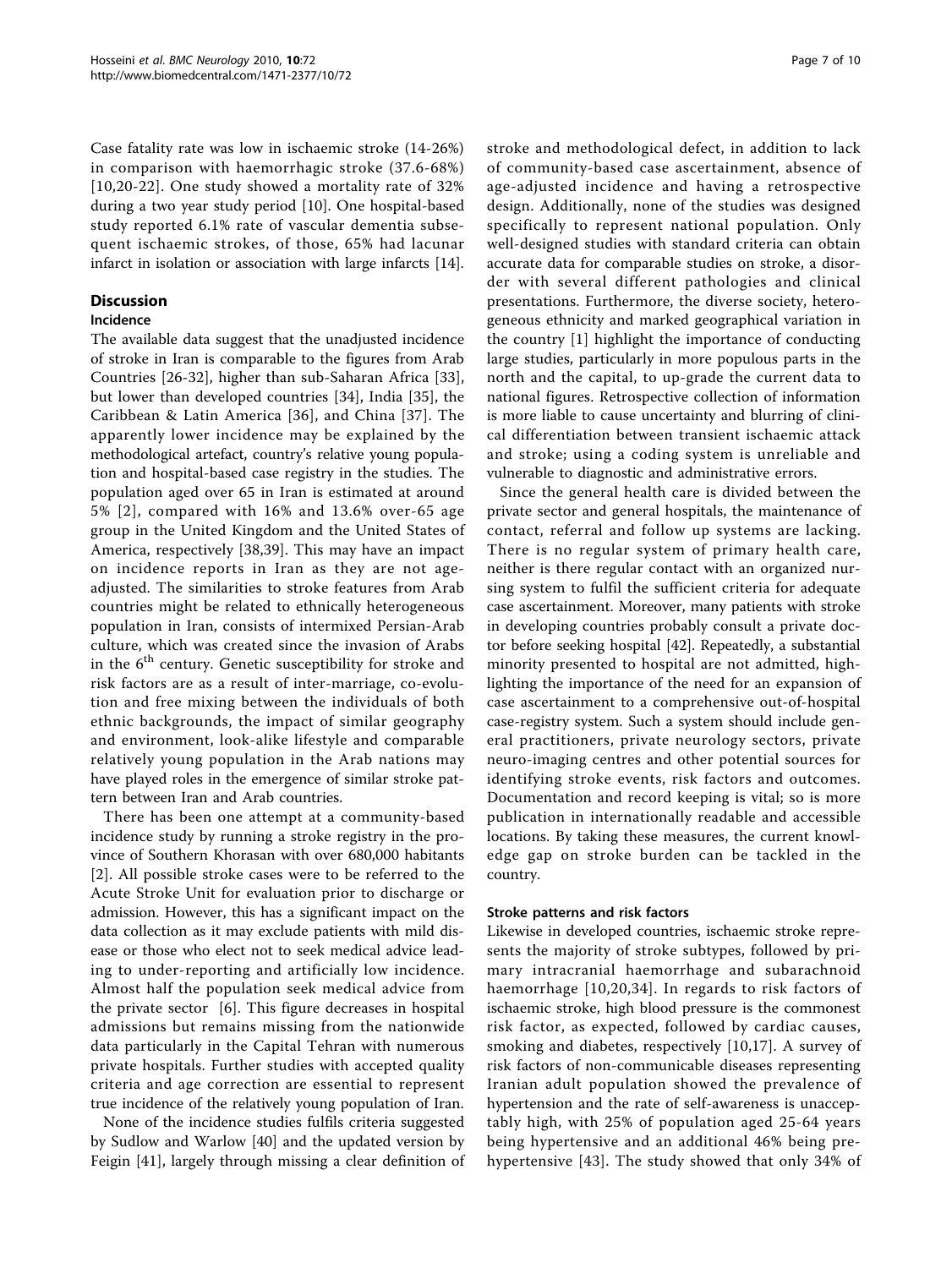hypertensive patients were aware of their elevated blood pressure and 25% were taking anti-hypertensive medications [\[43](#page-8-0)]. The findings place the prevalence of hypertension, obesity and overweight in Iran as high as those in the United States, with Iranian women, in contrast with men, being more obese than their American counterpartners [\[44\]](#page-8-0). The highly prevalent risk factors pattern is similar to the other Arab countries neighbouring the Persian Gulf [[45\]](#page-8-0). Unlike developed countries, rheumatic heart disease seems to be the most common cause of cardiac sources of embolism and many from this group are not adequately managed for secondary prevention of cardio-embolic stroke [\[16](#page-8-0),[17\]](#page-8-0). Otherwise stroke risk factors are similar to the developing countries.

A risk factor analysis study comparing the anterior and posterior circulation strokes showed that hypertension was a major risk factor for posterior circulation stroke, followed by smoking. Hyperlipidaemia, however, was equally increased in both anterior and posterior circulation strokes [[46](#page-8-0)]. Although this study was not designed for epidemiological evaluation, its investigation showed some difference in comparison with the Canadian study [[47](#page-8-0)]. Diabetes mellitus (DM) was related to an increased odds of posterior circulation ischemic stroke in the latter, compared with no higher prevalence of stroke associated with DM between anterior and posterior circulation strokes in Iran [\[46,47\]](#page-8-0).

The Practical Iranian Criteria (PIC), which was designed for risk factor analysis and used for the largest epidemiological study of stroke pattern, was found reliable and useful in clinical practice [[25](#page-8-0)]. It may seemingly be beneficial to standardize the criteria nationally, but lack of international recognition would limit the national studies for worldwide comparisons. Moreover, the PIC classification categorizes large artery atherosclerosis and microangiopathy as atherosclerotic mechanism, which results in an increased report of this subtype [[17](#page-8-0)]. New measures and standardised risk factor analysis should also be included due to the substitution of modern life-style accompanied with higher health hazards, as well as increased global and local life-expectancy urges prevention programmes.

#### Case fatality

The hospital-based 28-day case fatality rate in Iran is reported at 19.2% [[10\]](#page-8-0) and 31.5% [[20\]](#page-8-0). The former had studied predominantly rural population near the Caspian Sea with reputation to eat seafood and have healthy diet, whereas the latter consists of over 94% urban population in the Centre of Iran. Interestingly, the incidence of stroke in the rural area at North is almost halved compared with the other urban study [[20](#page-8-0)]. It may be concluded that lifestyle habits or local genetic

population may explain the difference in incidence and case fatality between the two. Since there is no study designed to compare urban and rural data, the main reasons remain unclear and further studies are needed.

The case fatality of 31.5%, which was reported in one study, is comparable to the figures in Sub-Saharan Africa (30%) [\[33\]](#page-8-0), China (27.2% for men & 32.9% for women) [[37](#page-8-0)], Latin America & the Caribbean (19.3 to 26.2%) [[36](#page-8-0)] and India (24.5% for urban and 37.1% for rural population) [[35\]](#page-8-0). Although the case fatality is higher than Japan (17%), the figure is similar to the average of 22.9% reported from 13 countries from various parts of the world [[34\]](#page-8-0). However, the relevance of the death registration system in Iran is highly suboptimal and the reported cause of stroke death could be up to 15% higher than the current report [\[48](#page-9-0)].

#### Conclusion

Data on the epidemiology of stroke, its pattern and risk factors from Iran is scarce. However, there are numerous case series, mostly well-designed for the local community, reported in the literature highlighting relatively low incidence of stroke. This may reflect a similarity towards the neighbouring Arab nations, and a contrast with the West. It may however, support the lack in nationwide reliable data on the epidemiology of stroke and its risk factors, frequently seen in developing countries. Without an intervention, an increase in stroke burden is expected, as a result of ageing, population growth and "health transition" [[49,50\]](#page-9-0). To enable better healthcare planning in Iran, there is therefore, a clear necessity for well-designed population-based comprehensive studies, updated and fulfilling published quality criteria, along with public education and awareness to fighting this disabling condition in this part of the world.

#### Acknowledgements and funding

We acknowledge the help from Dr K. Bagheri Lankarani, Dr A.R. Mahdavi, Dr R. Najaf Abadi, Dr Olyaee Manesh and Dr Zakeri, who provided the official data on the burden of disease in Iran. The access to Persian articles would have been much harder without enormous help from Dr L.G. Tehrani, M. Yaghchi Beikloo and Dr A. Amani. The map of Iran is designed by the Medical Illustration in the Royal Wolverhampton Hospital.

#### Author details

<sup>1</sup>Neurology Department, University Hospital Coventry and Warwickshire, Coventry, UK. <sup>2</sup>Paramedical Faculty, Mashhad University of Medical Sciences, Mashhad, Iran. <sup>3</sup>Neurology Department, Mashhad University of Medical Sciences, Mashhad, Iran. <sup>4</sup>Neurology Department, Royal Wolverhampton Hospital, Wolverhampton, UK.

#### Authors' contributions

AH designed the paper, carried out the literature search, data collection and selection (including official data from Iranian ministry of Health), analysis and interpretation of Persian and English data, and wrote the drafts. DSR participated in data collection and critical review of intellectual content. KG participated in critical review of intellectual content. HB conceived of the study, helped in the design of the paper, participated in analysis and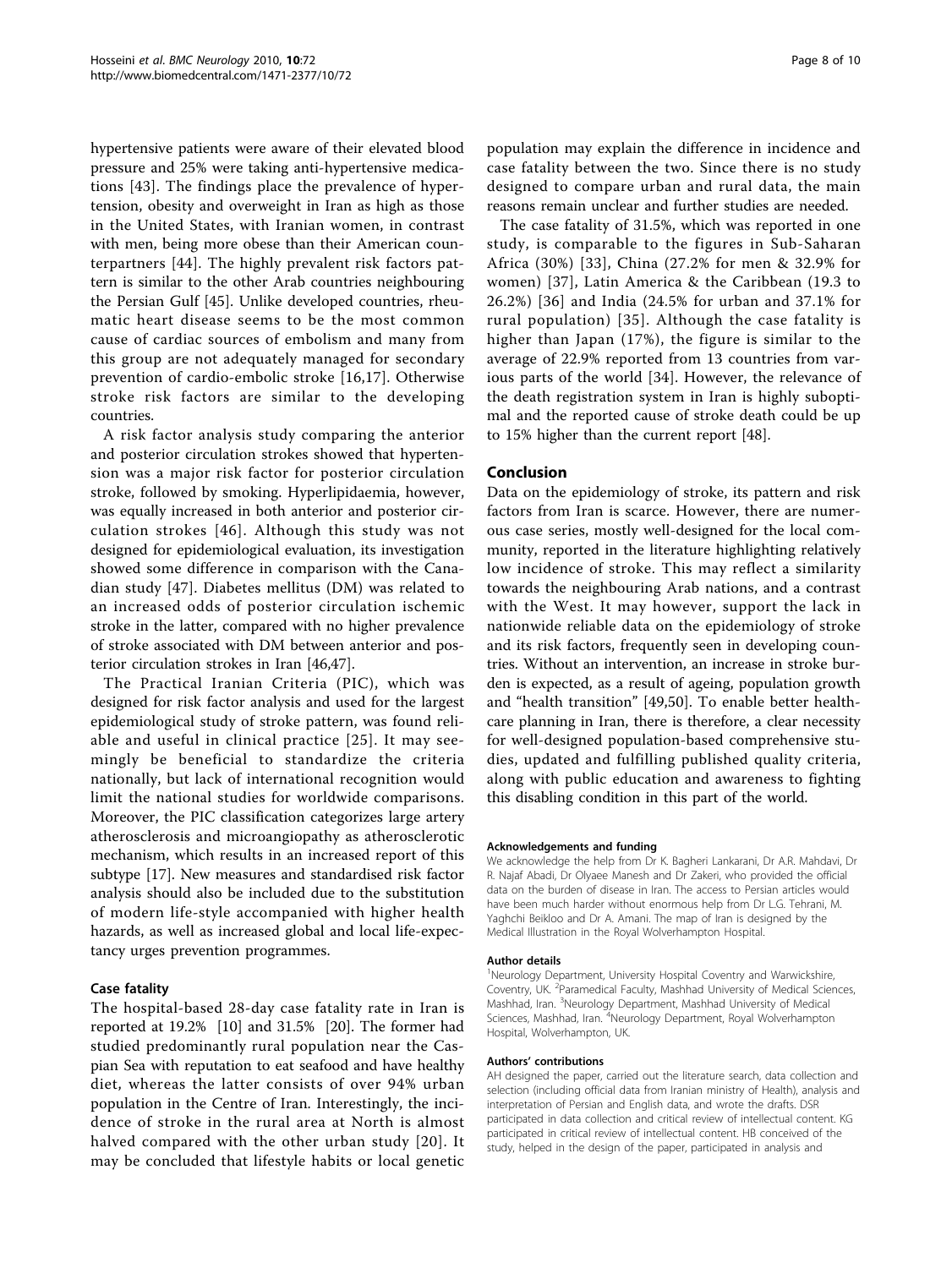<span id="page-8-0"></span>interpretation of data and critical review of intellectual content. All authors read and approved the final manuscript.

#### Competing interests

The authors declare that they have no competing interests.

Received: 14 March 2010 Accepted: 23 August 2010 Published: 23 August 2010

#### References

- 1. Geography of Iran: facts and figures. Iran Chamber Society. 2001 [[http://](http://www.iranchamber.com) [www.iranchamber.com\]](http://www.iranchamber.com).
- 2. The Results of Census 2006 (1385 AD) from Statistical Centre of Iran. Statistical Centre of Iran. 2009 [\[http://www.sci.org.ir](http://www.sci.org.ir)].
- 3. Higher Education in Iran. 2009 [[http://www.nationmaster.com/](http://www.nationmaster.com/encyclopedia/List-of-Universities-in-Iran) [encyclopedia/List-of-Universities-in-Iran\]](http://www.nationmaster.com/encyclopedia/List-of-Universities-in-Iran), NationMaster com..
- 4. Iranian Medical Council Official website: Iranian Medical Council. 2009 [\[http://www.irimc.org\]](http://www.irimc.org).
- 5. Mansouri B, Ahsan B: Neurology in Iran. Iranian Journal of Neurology 2005, 5(13):19-23.
- 6. WHO Statistical Information System (WHOSIS): Core Health Indicators database, Islamic Republic of Iran. World Health Organisation 2008.
- 7. Menken M, Munsat TL, Toole JF: [The global burden of disease study:](http://www.ncbi.nlm.nih.gov/pubmed/10714674?dopt=Abstract) [implications for neurology.](http://www.ncbi.nlm.nih.gov/pubmed/10714674?dopt=Abstract) Arch Neurol 2000, 57(3):418-420.
- 8. Lopez AD, Mathers CD, Ezzati M, Jamison DT, Murray CJ: [Global and](http://www.ncbi.nlm.nih.gov/pubmed/16731270?dopt=Abstract) [regional burden of disease and risk factors, 2001: systematic analysis of](http://www.ncbi.nlm.nih.gov/pubmed/16731270?dopt=Abstract) [population health data.](http://www.ncbi.nlm.nih.gov/pubmed/16731270?dopt=Abstract) Lancet 2006, 367(9524):1747-1757.
- 9. National Burden of Disease and Injury in I.R. Iran, for the year 2003. The Ministry of Health and Medical Education, Iran. 2007.
- 10. Ahangar AA, shraf Vaghefi SB, Ramaezani M: [Epidemiological evaluation of](http://www.ncbi.nlm.nih.gov/pubmed/16195668?dopt=Abstract) [stroke in Babol, northern Iran \(2001-2003\).](http://www.ncbi.nlm.nih.gov/pubmed/16195668?dopt=Abstract) Eur Neurol 2005, 54(2):93-97.
- 11. Ghandehari K, Izadi-Mood Z: Atherosclerosis Risk Factors and Etiologic Mechanisms of Lacunar Stroke. Advanced Research Yeilds Across Atherosclerosis (ARYA) Journal 2006, 2(2):66-69.
- 12. Ghandehari K, Izadi-Mood Z: Incidence and Etiology of Pediatric Stroke in Southern Khorasan. Advanced Research Yeilds Across Atherosclerosis (ARYA) Journal 2007, 3(1):29-33.
- 13. Ghandehari K, Etemadi M, Nikrad M, Shakeri M, Mansoori MKhorasan: Posterior Circulation Stroke Registry: A Hospital-Based Study. Iranian Journal of Medical Sciences 2008, 33(2):67-73.
- 14. Ghandehari K, Riasi H: Frequency Rate of Vacular Dementia and its Relationship with Topography and Etiology in Stroke Patients. Journal of Babol University of Medical Sciences 2008, 9(6):29-33.
- 15. Ghandehari K, Moud ZI: [Incidence and etiology of ischemic stroke in](http://www.ncbi.nlm.nih.gov/pubmed/16411973?dopt=Abstract) [Persian young adults.](http://www.ncbi.nlm.nih.gov/pubmed/16411973?dopt=Abstract) Acta Neurol Scand 2006, 113(2):121-124.
- 16. Ghandehari K, Izadi-Mood Z: Cardiac Sources of Embolism in Iranian Stroke Patients. Arch Iran Med 2006, 2(1):7-9.
- 17. Ghandehari K, Izadi Z: [The Khorasan Stroke Registry: results of a five-year](http://www.ncbi.nlm.nih.gov/pubmed/17124394?dopt=Abstract) [hospital-based study.](http://www.ncbi.nlm.nih.gov/pubmed/17124394?dopt=Abstract) Cerebrovasc Dis 2007, 23(2-3):132-139.
- 18. Ghandehari K, Shuaib A, FattahZadeh Ardalani G: The frequency rate of cardioembolic etiology in North American and Iranian stroke patients: A pilot double-centre study. Iranian Red Crescent Medical Journal 2008, 10(2):66-68.
- 19. Nikseresht A, Jan-Azin H: Hypertension-Related Primary Cerebral Hemorrhage in Patients Referring to Hospitals Affiliated to Shiraz University of Medical Sciences. Journal of Medical Research 2003, 2(2):40-47.
- 20. Oveisgharan S, Sarrafzadegan N, Shirani S, Hosseini S, Hasanzadeh P, Khosravi A: [Stroke in Isfahan, Iran: hospital admission and 28-day case](http://www.ncbi.nlm.nih.gov/pubmed/17971627?dopt=Abstract) [fatality rate.](http://www.ncbi.nlm.nih.gov/pubmed/17971627?dopt=Abstract) Cerebrovasc Dis 2007, 24(6):495-499.
- 21. Parniya R, Savadi Oskoui D, Mousavi SA: Mortality Rate in Patients with Intracranial Haemorrhage and Its Risk Factors at Alavi Hospital, Ardabil. Journal of Ardabil University of Medical Sciences 2006, 6(4):363-367
- 22. Togha M, Bakhtavar K: [Factors associated with in-hospital mortality](http://www.ncbi.nlm.nih.gov/pubmed/15193159?dopt=Abstract) [following intracerebral hemorrhage: a three-year study in Tehran, Iran.](http://www.ncbi.nlm.nih.gov/pubmed/15193159?dopt=Abstract) BMC Neurol 2004, 4:9.
- 23. Ebrahimi H, Shafa M, Saba M: Non-Traumatic Brain Hemorrhage in Kerman, Iran. Archives of Iranian Medicine 2000, 3(2).
- 24. Sarsar Shahi A, Boustani R, Sarsar Shah S, Kiani R: Evaluation of Risk Factors of Patients with Subarachnoid Hemorrhage in Motahari Hospital of

Urmia University (March 2002-March 2006). Journal of Mashhad University of Medical Sciences 2008, 50(98):367-370.

- 25. Ghandehari K, Mouradian M, Izadi Z, Salam A: Reliability of Practical Iranian Criteria (PIC) for Classification of Brain Infarct. Arch Iran Med 2005, 8(2):96-99.
- 26. Abdul-Ghaffar NU, El-Sonbaty MR, el-Din Abdul-Baky MS, Marafie AA, al-Said AM: [Stroke in Kuwait: a three-year prospective study.](http://www.ncbi.nlm.nih.gov/pubmed/8994939?dopt=Abstract) Neuroepidemiology 1997, 16(1):40-47.
- 27. Al RS, Awada A, Niazi G, Larbi E: [Stroke in a Saudi Arabian National Guard](http://www.ncbi.nlm.nih.gov/pubmed/8236335?dopt=Abstract) [community. Analysis of 500 consecutive cases from a population-based](http://www.ncbi.nlm.nih.gov/pubmed/8236335?dopt=Abstract) [hospital.](http://www.ncbi.nlm.nih.gov/pubmed/8236335?dopt=Abstract) Stroke 1993, 24(11):1635-1639.
- 28. Al-Rajeh S, Larbi EB, Bademosi O, Awada A, Yousef A, al-Freihi H, Miniawi H: [Stroke register: experience from the eastern province of Saudi Arabia.](http://www.ncbi.nlm.nih.gov/pubmed/9548005?dopt=Abstract) Cerebrovasc Dis 1998, 8(2):86-89.
- 29. Hamad A, okrab TE, Momeni S, Mesraoua B, Lingren A: [Stroke in Qatar: a](http://www.ncbi.nlm.nih.gov/pubmed/17903831?dopt=Abstract) [one-year, hospital-based study.](http://www.ncbi.nlm.nih.gov/pubmed/17903831?dopt=Abstract) J Stroke Cerebrovasc Dis 2001, 10(5):236-241.
- 30. El ZS, Ahmed M, Prakash PS, Hassan KM: [Stroke: Incidence and pattern in](http://www.ncbi.nlm.nih.gov/pubmed/17590609?dopt=Abstract) [Benghazi, Libya.](http://www.ncbi.nlm.nih.gov/pubmed/17590609?dopt=Abstract) Ann Saudi Med 1995, 15(4):367-369.
- 31. Al-Jishi A, Mohan P: Profile of stroke in Bahrain. Neurosciences 2000, 5:30-34.
- 32. Benamer HT, Grosset D: Stroke in Arab countries: A systematic literature review. J Neurol Sci 2009.
- 33. Connor MD, Walker R, Modi G, Warlow CP: [Burden of stroke in black](http://www.ncbi.nlm.nih.gov/pubmed/17303533?dopt=Abstract) [populations in sub-Saharan Africa.](http://www.ncbi.nlm.nih.gov/pubmed/17303533?dopt=Abstract) Lancet Neurol 2007, 6(3):269-278.
- 34. Feigin VL, Lawes CM, Bennett DA, Anderson CS: [Stroke epidemiology: a](http://www.ncbi.nlm.nih.gov/pubmed/12849300?dopt=Abstract) [review of population-based studies of incidence, prevalence, and case](http://www.ncbi.nlm.nih.gov/pubmed/12849300?dopt=Abstract)[fatality in the late 20th century.](http://www.ncbi.nlm.nih.gov/pubmed/12849300?dopt=Abstract) Lancet Neurol 2003, 2(1):43-53.
- 35. Sridharan SE, Unnikrishnan JP, Sukumaran S, Sylaja PN, Nayak SD, Sarma PS, Radhakrishnan K: [Incidence, types, risk factors, and outcome of stroke in](http://www.ncbi.nlm.nih.gov/pubmed/19228849?dopt=Abstract) [a developing country: the Trivandrum Stroke Registry.](http://www.ncbi.nlm.nih.gov/pubmed/19228849?dopt=Abstract) Stroke 2009, 40(4):1212-1218.
- 36. Lavados PM, Hennis AJ, Fernandes JG, Medina MT, Legetic B, Hoppe A, Sacks C, Jadue L, Salinas R: [Stroke epidemiology, prevention, and](http://www.ncbi.nlm.nih.gov/pubmed/17362840?dopt=Abstract) [management strategies at a regional level: Latin America and the](http://www.ncbi.nlm.nih.gov/pubmed/17362840?dopt=Abstract) [Caribbean.](http://www.ncbi.nlm.nih.gov/pubmed/17362840?dopt=Abstract) Lancet Neurol 2007, 6(4):362-372.
- 37. Liu M, Wu B, Wang WZ, Lee LM, Zhang SH, Kong LZ: [Stroke in China:](http://www.ncbi.nlm.nih.gov/pubmed/17434100?dopt=Abstract) [epidemiology, prevention, and management strategies.](http://www.ncbi.nlm.nih.gov/pubmed/17434100?dopt=Abstract) Lancet Neurol 2007, 6(5):456-464.
- 38. UK Office for National Statistics: Census 2001. 2009 [[http://www.statistics.](http://www.statistics.gov.uk) [gov.uk](http://www.statistics.gov.uk)].
- 39. US Census Bureau 2006. 2009 [\[http://www.census.gov/population/www/](http://www.census.gov/population/www/index.html) [index.html\]](http://www.census.gov/population/www/index.html).
- 40. Sudlow CL, Warlow CP: [Comparing stroke incidence worldwide: what](http://www.ncbi.nlm.nih.gov/pubmed/8610328?dopt=Abstract) [makes studies comparable?](http://www.ncbi.nlm.nih.gov/pubmed/8610328?dopt=Abstract) Stroke 1996, 27(3):550-558.
- 41. Feigin V, Hoorn SV: [How to study stroke incidence.](http://www.ncbi.nlm.nih.gov/pubmed/15194247?dopt=Abstract) Lancet 2004, 363(9425):1920.
- 42. Brainin M, Teuschl Y, Kalra L: [Acute treatment and long-term](http://www.ncbi.nlm.nih.gov/pubmed/17509490?dopt=Abstract) [management of stroke in developing countries.](http://www.ncbi.nlm.nih.gov/pubmed/17509490?dopt=Abstract) Lancet Neurol 2007, 6(6):553-561.
- 43. Esteghamati A, Abbasi M, Alikhani S, Gouya MM, Delavari A, Shishehbor MH, Forouzanfar M, Hodjatzadeh A, Ramezani RD: [Prevalence, awareness,](http://www.ncbi.nlm.nih.gov/pubmed/18451810?dopt=Abstract) [treatment, and risk factors associated with hypertension in the Iranian](http://www.ncbi.nlm.nih.gov/pubmed/18451810?dopt=Abstract) [population: the national survey of risk factors for noncommunicable](http://www.ncbi.nlm.nih.gov/pubmed/18451810?dopt=Abstract) [diseases of Iran.](http://www.ncbi.nlm.nih.gov/pubmed/18451810?dopt=Abstract) Am J Hypertens 2008, 21(6):620-626.
- 44. Bahrami H, Sadatsafavi M, Pourshams A, Kamangar F, Nouraei M, Semnani S, Brennan P, Boffetta P, Malekzadeh R: [Obesity and hypertension in an](http://www.ncbi.nlm.nih.gov/pubmed/16784543?dopt=Abstract) [Iranian cohort study; Iranian women experience higher rates of obesity](http://www.ncbi.nlm.nih.gov/pubmed/16784543?dopt=Abstract) [and hypertension than American women.](http://www.ncbi.nlm.nih.gov/pubmed/16784543?dopt=Abstract) BMC Public Health 2006, 6:158.
- 45. Kamran S, Bener AB, Deleu D, Khoja W, Jumma M, Al Shubali A, Inshashi J, Sharouqi I, Al Khabouri J: [The level of awareness of stroke risk factors and](http://www.ncbi.nlm.nih.gov/pubmed/18176080?dopt=Abstract) [symptoms in the Gulf Cooperation Council countries: Gulf Cooperation](http://www.ncbi.nlm.nih.gov/pubmed/18176080?dopt=Abstract) [Council stroke awareness study.](http://www.ncbi.nlm.nih.gov/pubmed/18176080?dopt=Abstract) Neuroepidemiology 2007, 29(3-4):235-242.
- 46. Mousavi SA, Hoseini T: Difference between risk factors of anterior and posterior circulation strokes. Journal of Research in Medical Sciences 2007, 12(4):161-164.
- 47. Subramanian G, Silva J, Silver FL, Fang J, Karpal MK, Oczkowski W, Gould L, O'Donnell MJ: [Risk Factors for Posterior Compared to Anterior Ischemic](http://www.ncbi.nlm.nih.gov/pubmed/19299902?dopt=Abstract) [Stroke: An Observational Study of the Registry of the Canadian Stroke](http://www.ncbi.nlm.nih.gov/pubmed/19299902?dopt=Abstract) [Network.](http://www.ncbi.nlm.nih.gov/pubmed/19299902?dopt=Abstract) Neuroepidemiology 2009, 33(1):12-16.